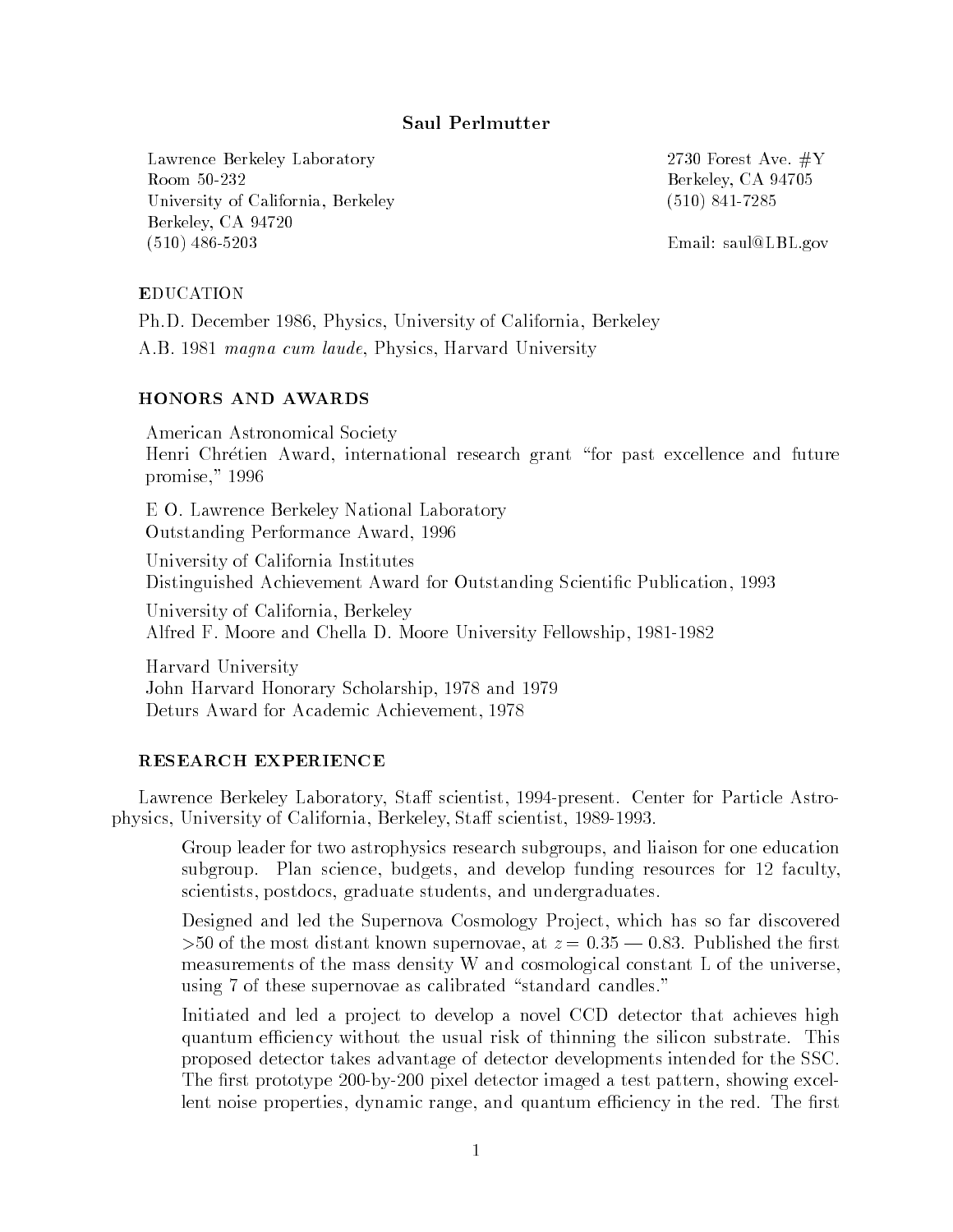science-scale 2k-by-2k pixel design is now in fabrication.

Studied the observational and statistical feasibility of using high-redshift Type Ia supernovae as standard candles or calibrated candles to measure the cosmological parameters,  $W_o$ , L, and  $q_o$ ,

Developing a rapid-response telescope system to find transient optical counterparts to Gamma Ray Bursts discovered by the GRO satellite. A two-month pilot run automatically observed at GRO trigger locations. Funding proposals have been submitted.

Developed science strategy, shared in design, and negotiated agreement with the Royal Greenwich Observatory for a CCD-mosaic camera and sufficient telescope time to find and study tens of distant supernovae for cosmology measurements.

Began, in an international collaboration, a search for galactic dark matter, using the microlensing of distant stars by the gravitational fields of dark objects in the Galactic halo. This search discovered a number of microlensing events in the first year's data,, in the directions of the halo and of the bulge of our galaxy.

Discovered high rates for core-collapse supernovae in an automated search for nearby supernovae. Now testing a new  $30^\circ$  automated telescope that we built to upgrade the search at a new mountain-top site in California.

Space Sciences Laboratory and Lawrence Berkeley Laboratory, University of California, Berkeley. Postdoctoral researcher, 1987-1988.

Designed and supervised implementation of a real-time automated supernova search. This system has detected 20 low-redshift supernovae.

Designed and used a high-speed photometry system as part of a collaboration searching for an optical pulsar inside Supernova 1987A. Analyzed the Fourier-transformed signals to study signicance.

Found a correlation of meteorite exposure ages with probable dates of comet showers.

Lawrence Berkeley Laboratory. Research assistant in astrophysics, 1983-1986.

Designed and implemented an astrometric search for a solar companion star.

Analyzed Voyager radio data with statistical analysis of Fourier transforms to find signals from nearby pulsars.

Developed a theory of Apollo object formation as a consequence of periodic comet showers.

Built and tested electronics for a low-noise CCD camera.

University of California, Berkeley. Research assistant in physics, 1982-1983.

Determined limits on the existence of nonintegrally charged particles in highenergy ion accelerator experiments, using plastic elementary-particle track detectors.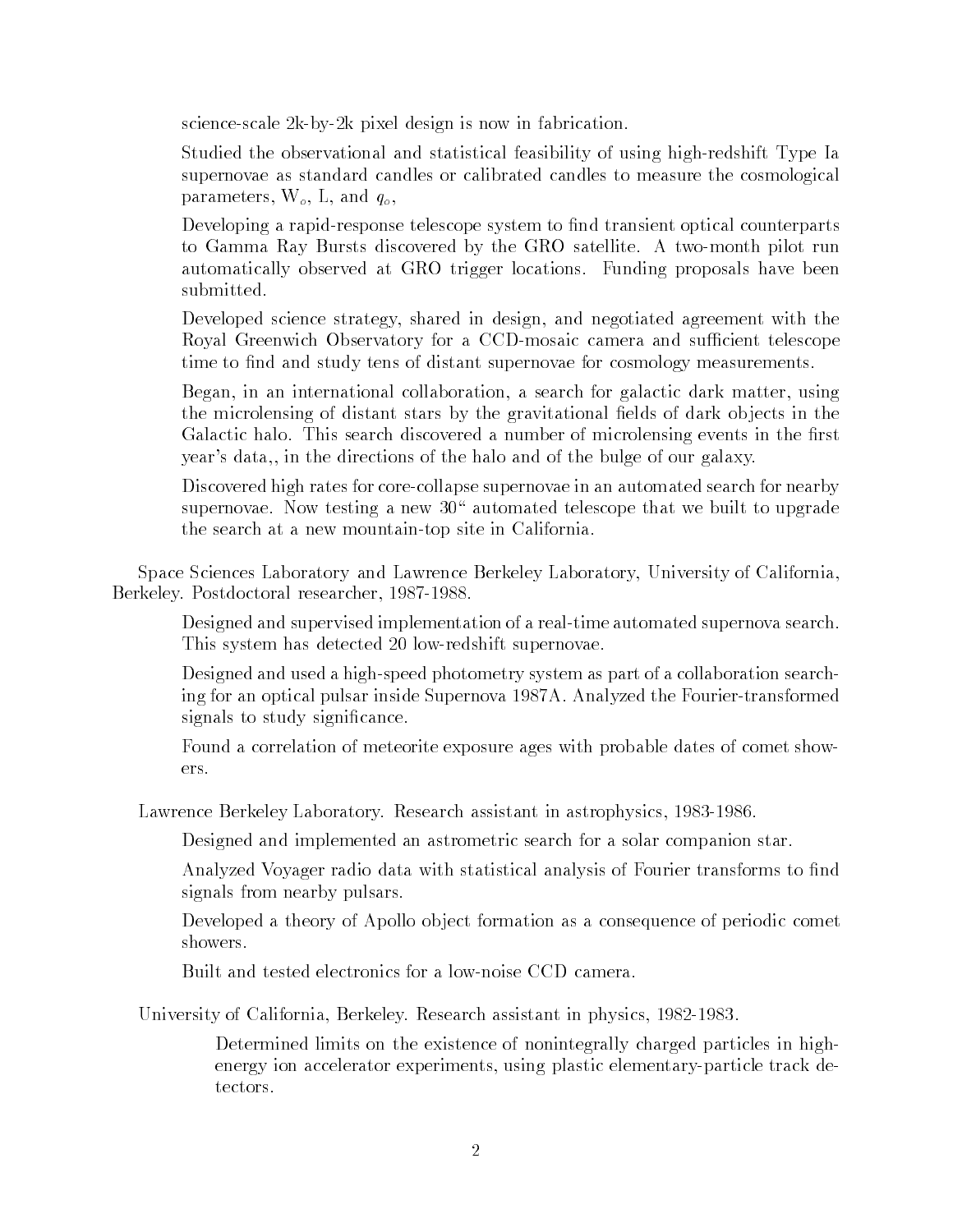Institut des Sciences Nucleaires, Grenoble, France. Research assistant, summer 1980.

Designed and tested a magnetic field detector for a neutron-capture-on-proton experiment.

### **TEACHING EXPERIENCE**

Harvard University. Teaching assistant, 1981.

Developed curriculum, wrote and presented weekly one-hour lectures, and supervised lab for an electronics laboratory course to accompany introductory physics course.

### **PUBLICATIONS**

Search for nonintegrally charged pro jectile fragments in relativistic nucleus-nucleus collisions. P. B. Price, M. L. Tincknell, G. Tarle, S. P. Ahlen, K. A. Frankel, and S. Perlmutter, Physical Review Letters, 50, 566 (1983).

Observation of anomalously short mean free paths of projectile fragments of 1.85A-GeV 40Ar in CR-39 etched track detector. M. L. Tincknell, P. B. Price, and S. Perlmutter, Physical Review Letters, 51, 1948 (1983).

The origin of Apollo objects. S. Perlmutter, *Lawrence Berkeley Laboratory Report*, LBL-17342 (1984).

The Berkeley search for a faint stellar companion to the sun. S. Perlmutter, M. S. Burns, F. Crawford, P. G. Friedman, J. T. Kare, R. A. Muller, and C. R. Pennypacker, in Astrophysics of Brown Dwarfs, eds. Kafatos, Harrington, and Maran, Cambridge University Press (1986).

An astrometric search for a stellar companion to the sun. S. Perlmutter, *Lawrence* Berkeley Laboratory Report, LBL-23187 (November, 1986).

An automated search for supernova explosions. J. T. Kare, M. S. Burns, F. Crawford, P. G. Friedman, R. A. Muller, C. R. Pennypacker, and S. Perlmutter, Review of Scientific Instruments, 59, 1021 (1988).

Evidence for comet showers in meteorite ages. S. Perlmutter and R. A. Muller, *Icarus*, 74, 369 (1988).

The status of Berkeley's real-time supernova search. S. Perlmutter, F. S. Crawford, R. A. Muller, C. R. Pennypacker, T. P. Sasseen, C. K. Smith, R. Treffers, and R. Williams, in Instrumentation for Ground-Based Optical Astronomy, ed. L.B. Robinson, Springer-Verlag (1988).

Observations of the Type II Supernova 1986I in M99. C. R. Pennypacker et al, Astro-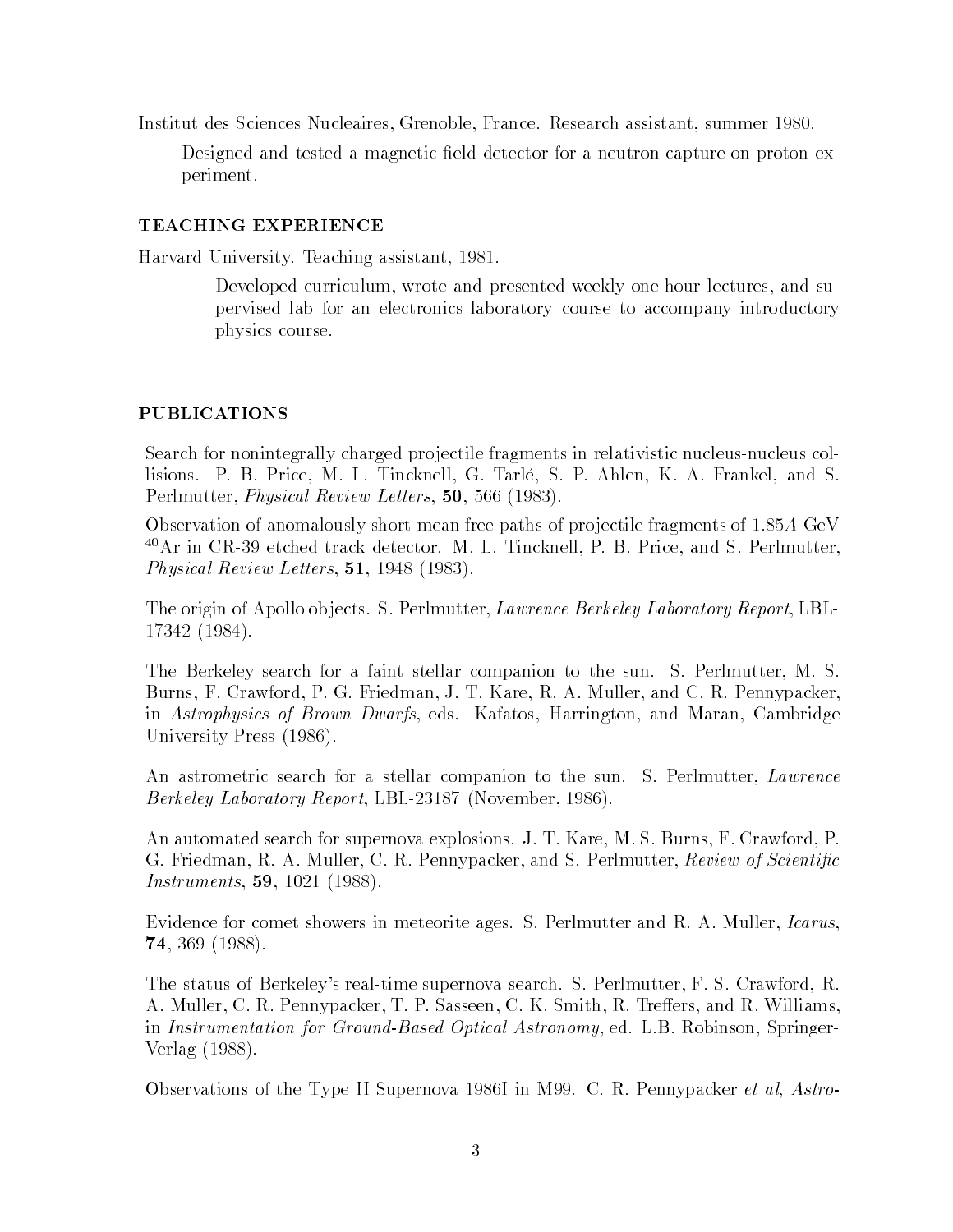nomical Journal, **97** (1), 186 (1989).

Limits on an optical pulsar in Supernova 1987A. C. R. Pennypacker, J. Kristian, J. Middleditch, M. A. Hamuy, J. N. Imamura, W. E. Kunkel, D. E. Morris, R. A. Muller, S. Perlmutter, S. J. Rawlings, T. P. Sasseen, I. K. Shelton, T. Y. Steiman-Cameron, I. R. Tuohy, Astrophysical Journal Letters, 340, L61 (1989).

Sub-millisecond optical pulsar in Supernova 1987A. J. Kristian, C. R. Pennypacker, J. Middleditch, M. A. Hamuy, J. N. Imamura, W. E. Kunkel, R. Lucinio, D. E. Morris, R. A. Muller, S. Perlmutter, S. J. Rawlings, T. P. Sasseen, I. K. Shelton, T. Y. Steiman-Cameron, I. R. Tuohy, Nature, 338, 234 (1989).

The first year (almost) of real-time automated operation of the Berkeley supernova search. S. Perlmutter, F. Crawford, H. J. Marvin, R. A. Muller, C. R. Pennypacker, T. Sasseen, C. Smith, and L. Wang, in Particle Astrophysics: Forefront Experimental Issues, ed. E. B. Norman, World Scientic (1989).

A search for Nemesis: current status and review of theory. S. Perlmutter, R. A. Muller, C. R. Pennypacker, C. Smith, L. P. Wang, S. White, H. S. Yang, Global Catastrophes in Earth History, eds. V. L. Sharpton and P. D. Ward, Geological Society of America Special Paper 247 (1990).

The sub-millisecond pulsar in Supernova 1987A: a review of the first three months. S. Perlmutter, in Last Workshop on Grand Unification, ed. P. H. Frampton, World Scientic (1989).

Progress and new directions for the Berkeley supernova search. S. Perlmutter, H. J. Marvin, R. A. Muller, C. R. Pennypacker, T. P. Sasseen, C. K. Smith, and L. P. Wang, in Supernovae, ed. S. E. Woosley, Springer-Verlag (1991).

The sub-millisecond pulsar in Supernova 1987A: a review of the discovery data after six months. S. Perlmutter, R. A. Muller, C. R. Pennypacker, and T. P. Sasseen, in Supernovae, ed. S. E. Woosley, Springer-Verlag (1991).

The Berkeley-AAO Distant supernova search. W. J. Couch, S. Perlmutter, H. J. M. Newberg, C. Pennypacker, G. Goldhaber, R. Muller, and B.J. Boyle, Proceedings Astronomical Society of Australia, 9, 261 (1991).

Gravitational microlensing as a method of detecting disk dark matter and faint disk stars. K. Griest, C. Alcock, T. S. Axelrod, D. P. Bennett, K. H. Cook, K. C. Freeman, H.-S. Park, S. Perlmutter, B. A. Peterson, P. J. Quinn, A. W. Rodgers, and C. W. Stubbs, Astrophysical Journal Letters, 372, L79 (1991).

High rate for type Ic supernovae. R. A. Muller, H. J. M. Newberg, C. R. Pennypacker, S. Perlmutter, T. P. Sasseen, and C. K. Smith, Astrophysical Journal Letters, 384, L9 (1992).

The search for massive compact halo objects. C. Alcock, T. S. Axelrod, D. P. Bennett, K. H. Cook, H.-S. Park, K. Griest, S. Perlmutter, C. W. Stubbs, K. C. Freeman, B. A. Peterson, P. J. Quinn, and A. W. Rodgers, in *Gravitational Lenses*, eds. R. Kayser, T. Schramm, and L. Nieser, Springer Lecture Notes in Physics, 406,156 (1992).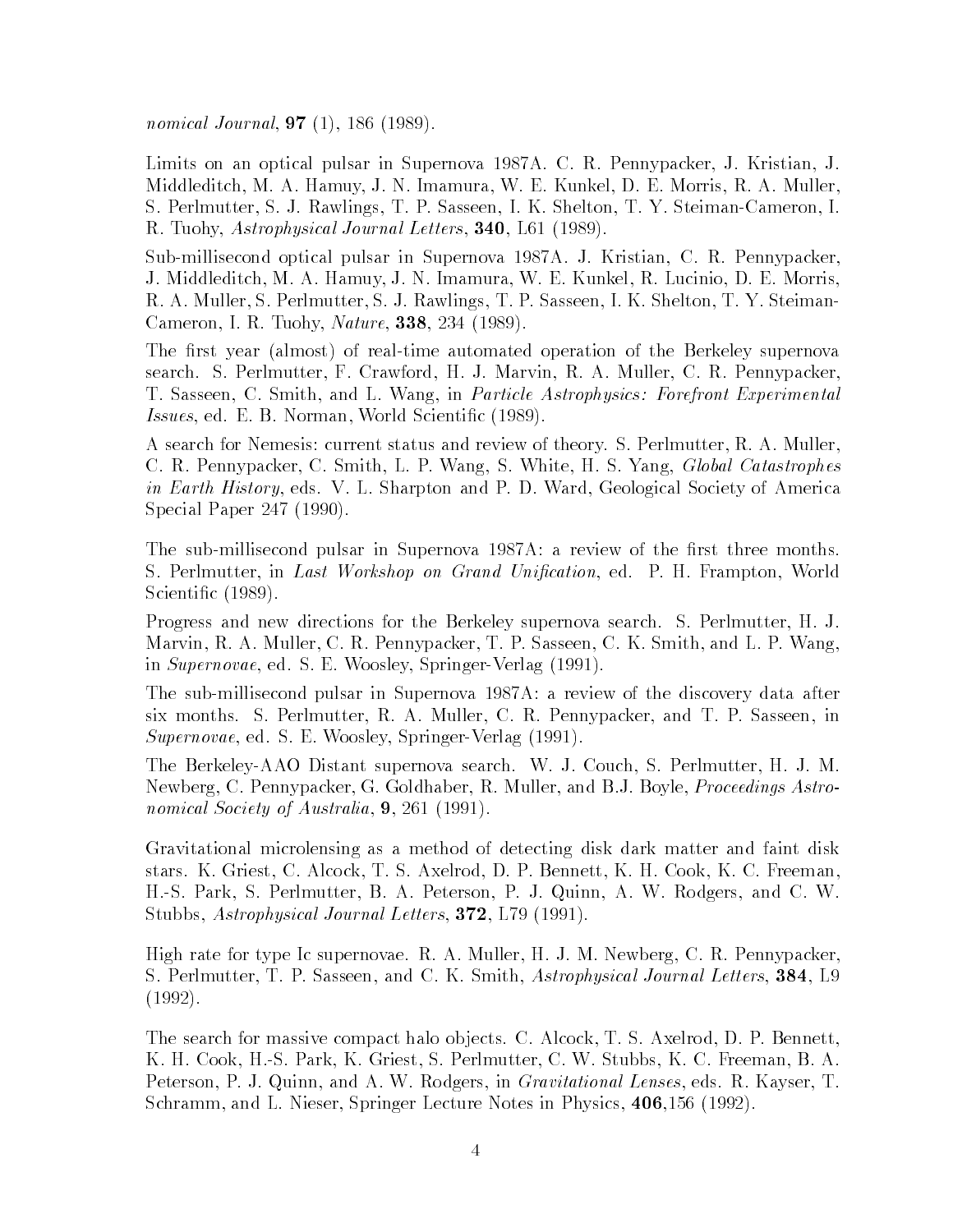The search for massive compact halo objects with a (semi) robotic telescope. C. Alcock, T. S. Axelrod, D. P. Bennett, K. H. Cook, H.-S. Park, K. Griest, S. Perlmutter, C. W. Stubbs, K. C. Freeman, B. A. Peterson, P. J. Quinn, and A. W. Rodgers, in Robotic Telescopes in the 1990's, ed. A. V. Filippenko, Astronomical Society of the Pacific (1992).

A doubly robotic telescope: the Berkeley automated supernova search. S. Perlmutter, R. A. Muller, H. J. M. Newberg, C. R. Pennypacker, and C. K. Smith, in Robotic Telescopes *in the 1990's*, ed. A. V. Filippenko, Astronomical Society of the Pacific  $(1992)$ .

Galaxy clustering around QSOs at  $0.9 < z < 1.5$ . B. J. Boyle, S. Perlmutter, G. Goldhaber, R. Muller, H. Marvin, C. Pennypacker, and W. J. Couch, in The Space Distribution of Quasars, ed. D. Crompton, Astronomical Society of the Pacific Conference Series, 21, 344 (1992).

Automated CCD photometry of T Tauri stars. M. Richter, G. Basri, S. Perlmutter, and C. Pennypacker, Publications of the Astronomical Society of the Pacific, 104, 1144 (1992).

Photometric and spectroscopic observations of SN 1990E in NGC 1035: Observational constraints for Models of Type II supernovae. B. Schmidt et al., Astronomical Journal, 105, 2236 (1993).

A 32-megapixel dual color CCD imaging system. C. W. Stubbs et al., in Charge-coupled Devices and Solid State Optical Sensors III, ed. M. Blouke, Proceedings of the SPIE, 1900, 192 (1993).

The first data from the MACHO experiment, D. Bennett, et al., Annals of the New York Academy of Sciences, 688,612 (1993).

The CCD array camera for the MACHO project, S.L. Marshall, et al., IAU Symposium 161, Astronomy from Wide-Field Imaging, ed. H. MacGillivray (in press).

Possible gravitational microlensing of a star in the Large Magellanic Cloud. C. Alcock, C. W. Akerlof, R. A. Allsman, T. S. Axelrod, D. P. Bennett, S. Chan, K. H. Cook, K. C. Freeman, K. Griest, S. L. Marshall, H.-S. Park, S. Perlmutter, B. A. Peterson, M. R. Pratt, P. J. Quinn, A. W. Rodgers, C.W. Stubbs, and W. Sutherland, *Nature*, **365**, 621 (1993).

Discovery of the most distant supernovae and the quest for W. G. Goldhaber, S. Perlmutter, S. Gabi, A. Goobar, A. Kim, M. Kim, R. Pain, C. Pennypacker, I. Small, B. Boyle, R. Ellis, R. McMahon, P. Bunclark, D. Carter, and R. Terlevich, in proceedings of The First Arctic Workshop on Future Phyiscs and Accelerators, Saariselka, Finland (1994).

Discovery of the most distant supernovae and the quest for W. G. Goldhaber, B. Boyle, P. Bunclark, D. Carter, R. Ellis, S. Gabi, A. Goobar, A. Kim, M. Kim, R. McMahon, R. Pain, C. Pennypacker, S. Perlmutter, I. Small, and R. Terlevich, *Nuclear Physics B* (*Proc. Suppl.*) **38**, 435 (1995).

Application of cubic splines to the spectral analysis of unequally spaced data, C. W.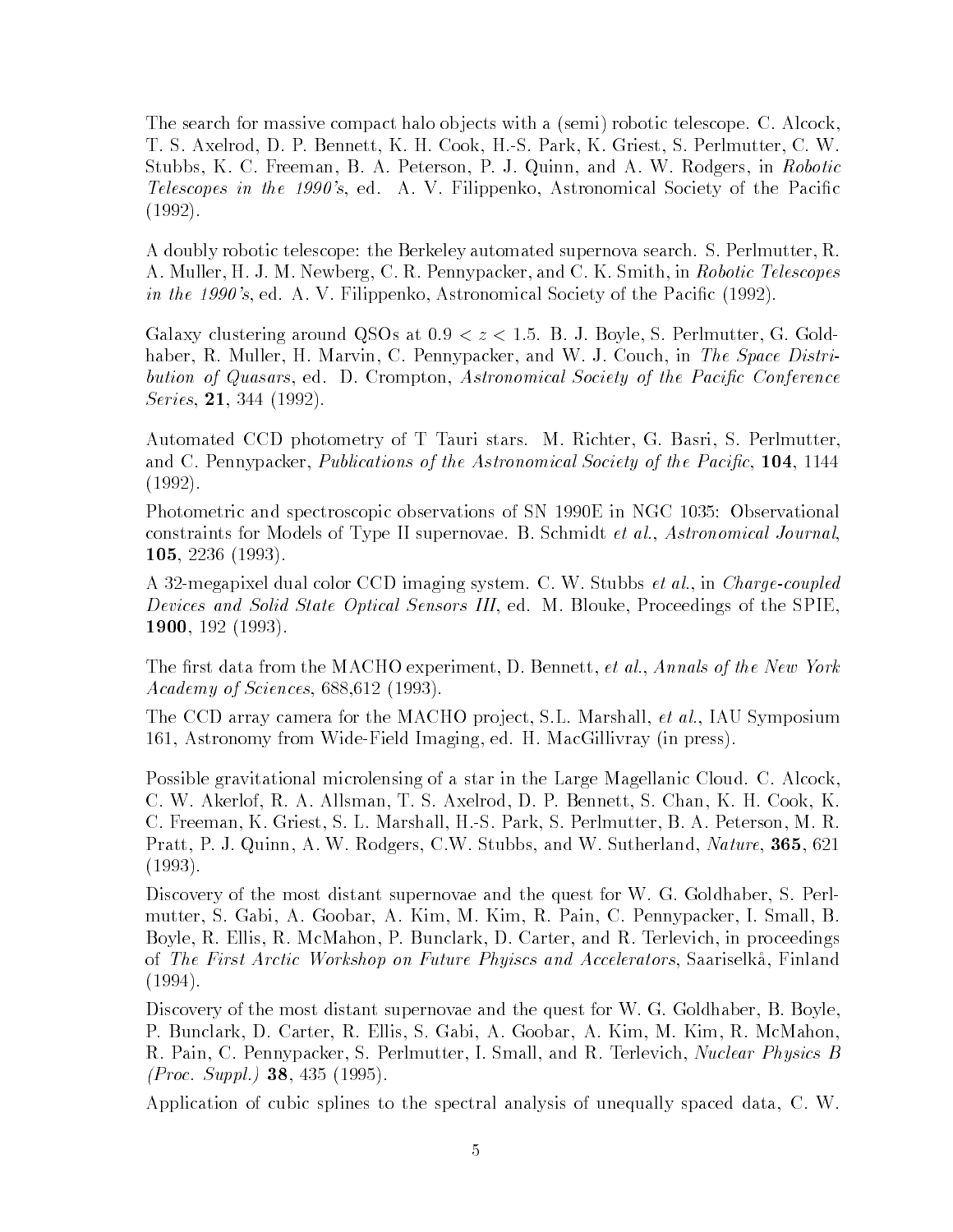Akerlo, C. Alcock, R. Allsman, T. Axelrod, D. Bennett, K. Cook, K. Freeman, K. Griest, S. Marshall, H.-S. Park, S. Perlmutter, B. Peterson, P. Quinn, J. Reimann, A. Rodgers, C. Stubbs and W. Sutherland, Astrophysical Journal, 436, 787 (1994).

Gravitational microlensing results from MACHO. W. Sutherland, C. Alcock, R. Allsman, T. Axelrod, D. Bennett, S. Chan, K. Cook, K. Freeman, K. Griest, S. Marshall, S. Perlmutter, B. Peterson, M. Pratt, P. Quinn, A. Rodgers, and C. Stubbs, Nuclear Physics B (Proc. Suppl.) 38, 379 (1995).

Controlling bias and statistical uncertainty in measuring  $q_0$  with type Ia supernovae. M. S. Burns, H. J. M. Newberg, and S. Perlmutter, submitted to Publications of the Astronomical Society of the Pacific (in revision).

A Type Ia supernova at  $z = 0.457$ . S. Perlmutter, C. Pennypacker, G. Goldhaber, A. Goobar, J. Desai, A. Kim, M. Kim, R. Muller, H. Newberg, I. Small, R. McMahon, B. Boyle, D. Carter, M. Irwin, P. Bunclark, K. Glazebrook, and R. Ellis, Astrophysical Journal Letters, 440, L41 (1995).

The blue and visual absolute magnitude distributions of type Ia supernovae. T. Vaughan, D. Branch, D. L. Miller, and S. Perlmutter, Astrophysical Journal, 439, 558 (1995).

Probable gravitational microlensing toward the Galactic bulge. C. Alcock, R. A. Allsman, T. S. Axelrod, D. P. Bennett, K. H. Cook, K. C. Freeman, K. Griest, S. L. Marshall, S. Perlmutter, B. A. Peterson, M. R. Pratt, P. J. Quinn, A. W. Rodgers, C.W. Stubbs, and W. Sutherland, Astrophysical Journal, 445, 133 (1995).

The distant supernova search and implications for the cosmological deceleration. A. Goobar, B. Boyle, P. Bunclark, D. Carter, R. Ellis, S. Gabi, G. Goldhaber, M. Irwin, A. Kim, M. Kim, R. McMahon, R. Muller, R. Pain, C. Pennypacker, S. Perlmutter, and I. Small, *Nuclear Physics B (Proc. Suppl.)* **43**, 78 (1995).

Theory of exploring the dark halo with microlensing: I. Power-law models. C. Alcock, R. A. Allsman, T. S. Axelrod, D. P. Bennett, K. H. Cook, N.W. Evans, K. C. Freeman, K. Griest, J. Jijina, M. J. Lehner, S. L. Marshall, S. Perlmutter, B. A. Peterson, M. R. Pratt, P. J. Quinn, A. W. Rodgers, C.W. Stubbs, and W. Sutherland, Astrophysical Journal, 449, 28 (1995).

Feasibility of measuring the cosmological constant L and mass density W using supernova standard candles. A. Goobar and S. Perlmutter, Astrophysical Journal, 450, 14 (1995).

Experimental limits on the dark matter halo in the Galaxy from gravitational microlensing. C. Alcock, R. A. Allsman, T. S. Axelrod, D. P. Bennett, K. H. Cook, K. C. Freeman, K. Griest, J. A. Guern, M. J. Lehner, S. L. Marshall, H.-S. Park, S. Perlmutter, B. A. Peterson, M. R. Pratt, P. J. Quinn, A. W. Rodgers, C.W. Stubbs, and W. Sutherland,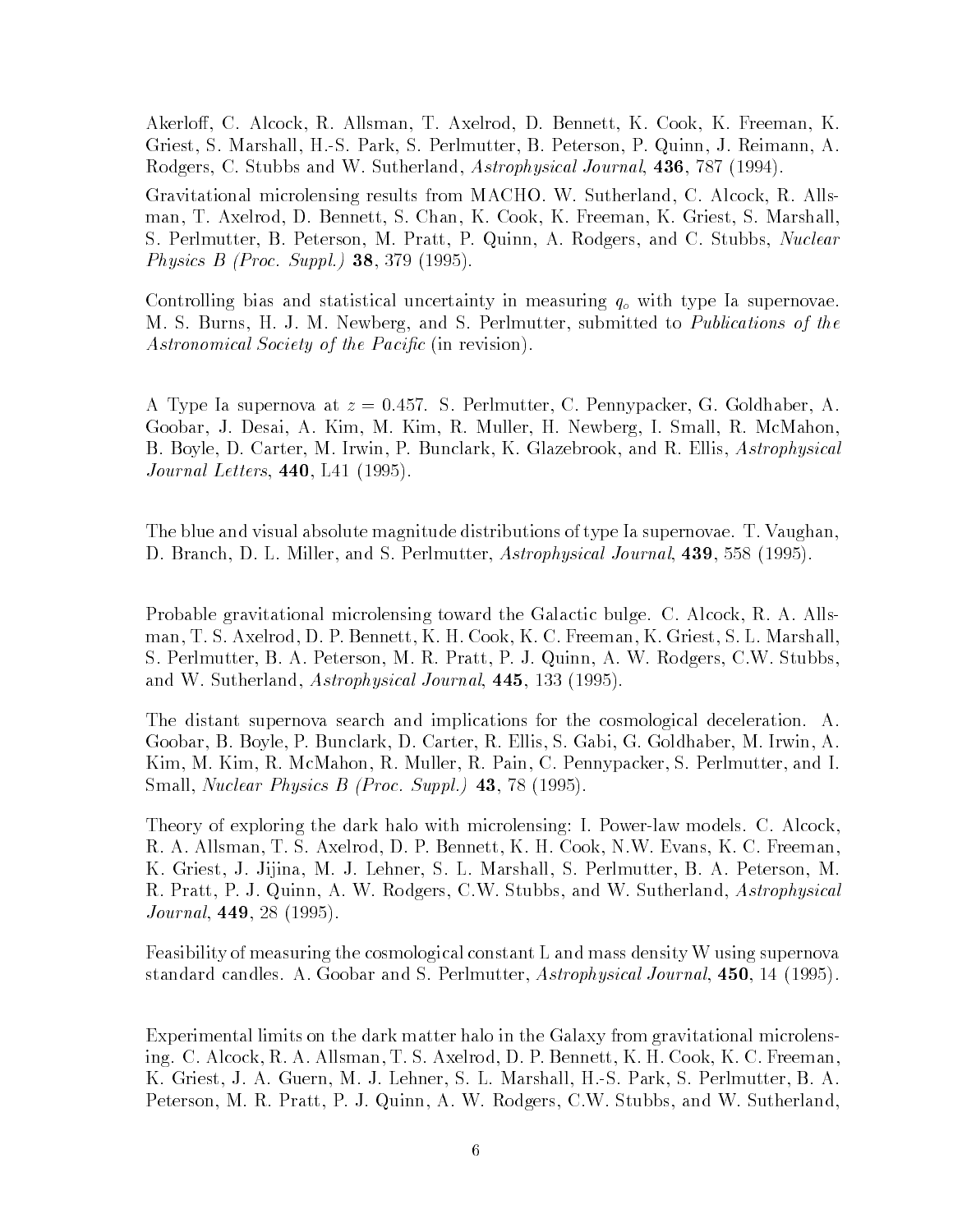Physical Review Letters, 74, 2867 (1995).

A generalized K correction for type Ia supernovae: Comparing R-band photometry beyond  $z = 0.2$  with B, V, and R-band nearby photometry. A. Kim, A. Goobar, and S. Perlmutter, Publications of the Astronomical Society of the Pacific, 108, 190 (1996).

The MACHO project first year LMC results: the microlensing rate and the nature of the Galactic dark halo. C.Alcock, R.A.Allsman, T.S.Axelrod, D.P.Bennett, K.H.Cook, K.C.Freeman, K.Griest, J.A.Guern, M.J.Lehner, S.L.Marshall, H.-S.Park, S.Perlmutter, B.A.Peterson, M.R.Pratt, P.J.Quinn, A.W.Rodgers, C.W.Stubbs, W.Sutherland (The MACHO Collaboration), Astrophysical Journal, 461, 84 (1996).

Scheduled discoveries of 7+ high-redshift supernovae: First cosmology results and bounds on  $q_0$ . (The Supernova Cosmology Project: I.) S. Perlmutter, S. Deustua, S. Gabi, G. Goldhaber, D. Groom, I. Hook, A. Kim, M. Kim, J. Lee, R. Pain, C. Pennypacker, I. Small, A. Goobar, R. Ellis, R. McMahon, B. Boyle, P. Bunclark, D. Carter, K. Glazebrook, M. Irwin, H. Newberg, A.V. Filippenko, T. Matheson, M. Dopita, J. Mould, and W. Couch, in Thermonuclear Supernovae, NATO ASI, eds. P. Ruiz-Lapuente, R. Canal, and J. Isern (1997).

The type Ia supernova rate at  $z \sim 0.4$ . (The Supernova Cosmology Project: IV.) R. Pain, I. Hook, S. Deustua, S. Gabi, G. Goldhaber, D. Groom, A. Kim, M. Kim, J. Lee, C. Pennypacker, S. Perlmutter, I. Small, A. Goobar, R. Ellis, R. McMahon, B. Boyle, P. Bunclark, D. Carter, K. Glazebrook, and M. Irwin, in *Thermonuclear Supernovae*, NATO ASI, eds. P. Ruiz-Lapuente, R. Canal, and J. Isern (1997).

K corrections for type Ia supernovae and a test for spatial variation of the Hubble constant. (The Supernova Cosmology Project: II.) A. Kim, S. Deustua, S. Gabi, G. Goldhaber, D. Groom, I. Hook, M. Kim, J. Lee, R. Pain, C. Pennypacker, S. Perlmutter, I. Small, A. Goobar, R. Ellis, R. McMahon, B. Boyle, P. Bunclark, D. Carter, K. Glazebrook, M. Irwin, H. Newberg, A.V. Filippenko, T. Matheson, M. Dopita, J. Mould, and W. Couch, in Thermonuclear Supernovae, NATO ASI, eds. P. Ruiz-Lapuente, R. Canal, and J. Isern (1997).

Observation of cosmological time dilation using type Ia supernovae as clocks. (The Supernova Cosmology Pro ject: III.) G. Goldhaber, S. Deustua, S. Gabi, D. Groom, I. Hook, A. Kim, M. Kim, J. Lee, R. Pain, C. Pennypacker, S. Perlmutter, I. Small, A. Goobar, R. Ellis, R. McMahon, B. Boyle, P. Bunclark, D. Carter, K. Glazebrook, M. Irwin, H. Newberg, A.V. Filippenko, T. Matheson, M. Dopita, J. Mould, and W. Couch, in Thermonuclear Supernovae, NATO ASI, eds. P. Ruiz-Lapuente, R. Canal, and J. Isern (1997).

The Type Ia supernova rate at  $z=0.4$ , R. Pain, I. Hook, S. Deustua, S. Gabi, G. Goldhaber, D. Groom, A. Kim, M. Kim, J. Lee, C. Pennypacker, S. Perlmutter, I. Small, A. Goobar, R. Ellis, R. McMahon, B. Boyle, P. Bunclark, D. Carter, K. Glazebrook, and M. Irwin (The Supernova Cosmology Project), Astrophysical Journal, 473, 356 (1996).

High-redshift supernova discoveries on demand: First results from a new tool for cosmology and bounds on  $q_0$ . S. Perlmutter, B. Boyle, P. Bunclark, D. Carter, W. Couch,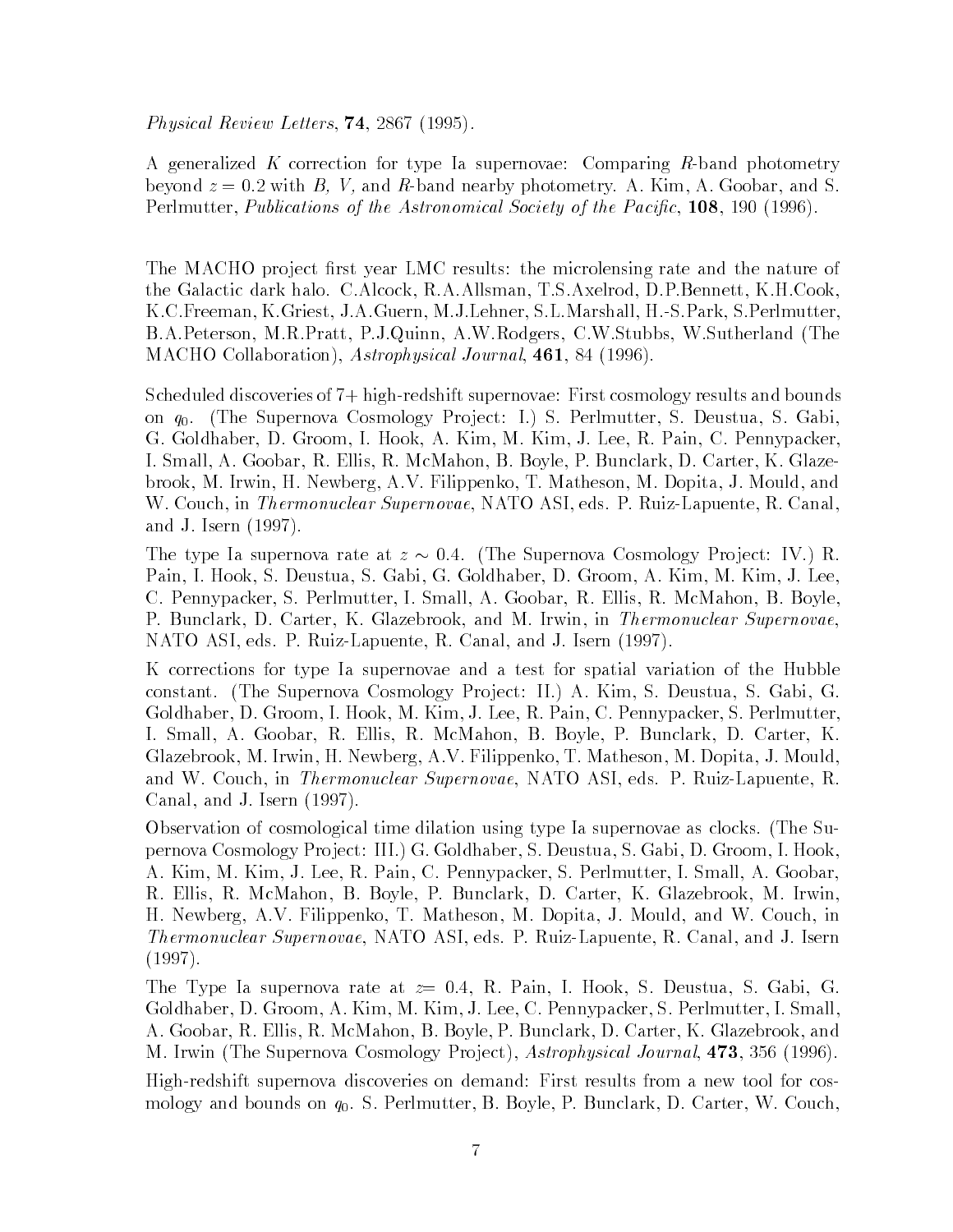S. Deustua, M. Dopita,, R. Ellis, A.V. Filippenko, S. Gabi, K. Glazebrook, G. Goldhaber, A. Goobar, D. Groom, I. Hook, M. Irwin, A. Kim, M. Kim, J. Lee, T. Matheson, R. McMahon, H. Newberg, R. Pain, C. Pennypacker, and I. Small, Nuclear Physics B  $(Proc. Suppl.), 51, 20 (1996).$ 

Cosmological time dilation using Type Ia supernovae as clocks. G. Goldhaber, B. Boyle, P. Bunclark, D. Carter, W. Couch, S. Deustua, M. Dopita,, R. Ellis, A.V. Filippenko, S. Gabi, K. Glazebrook, A. Goobar, D. Groom, I. Hook, M. Irwin, A. Kim, M. Kim, J. Lee, T. Matheson, R. McMahon, H. Newberg, R. Pain, C. Pennypacker, S. Perlmutter, and I. Small, *Nuclear Physics B (Proc. Suppl.)*, **51**, 123 (1996).

Measurements of the cosmological parameters W and L from the first seven supernovae at  $z \geq 0.35$ . S. Perlmutter, S. Deustua, S. Gabi, G. Goldhaber, D. Groom, I. Hook, A. Kim, M. Kim, J. Lee, R. Pain, C. Pennypacker, I. Small, A. Goobar, R. Ellis, R. McMahon, B. Boyle, P. Bunclark, D. Carter, K. Glazebrook, M. Irwin, H. Newberg, A.V. Filippenko, T. Matheson, M. Dopita, and W. Couch (The Supernova Cosmology Project), Astrophysical Journal, 483, 565 (1997).

Implications for the Hubble Constant from the first seven supernovae at  $z \geq 0.35$ . A. Kim, S. Deustua, S. Gabi, G. Goldhaber, D. Groom, I. Hook, M. Kim, J. Lee, R. Pain, C. Pennypacker, S. Perlmutter, I. Small, A. Goobar, R. Ellis, R. McMahon, B. Boyle, P. Bunclark, D. Carter, K. Glazebrook, M. Irwin, H. Newberg, A.V. Filippenko, T. Matheson, M. Dopita, and W. Couch (The Supernova Cosmology Project), Astrophysical Journal Letters, 476, L63 (1997).

A 200 x 200 CCD image sensor fabricated on high-resistivity silicon. S.E. Holland, G. Goldhaber, D.E. Groom, W.W. Moses, C.R. Pennypacker, S. Perlmutter, N.W. Wang, R.J. Stover, M. Wei, *IEDM Technical Digest*, 911 (1996).

The MACHO project: 45 candidate microlensing events from the first-year Galactic bulge data. C.Alcock, R.A.Allsman, D.Alves, T.S.Axelrod, D.P.Bennett, K.H.Cook, K.C.Freeman, K.Griest, J.A.Guern, M.J.Lehner, S.L.Marshall, H.-S.Park, S.Perlmutter, B.A.Peterson, M.R.Pratt, P.J.Quinn, A.W.Rodgers, C.W.Stubbs, W.Sutherland (The MACHO Collaboration), Astrophysical Journal, 479, 119 (1997).

Characterization of a fully depleted CCD on high-resistivity silicon. R.J. Stover, M. Wei, Y. Lee, D.K. Gilmore, S.E. Holland, D.E. Groom, W.W. Moses, S. Perlmutter, SPIE Proc., 3109 (in press)

A search for gamma-ray burst optical emission with the Automated Patrol Telescope. B. Grossan, S. Perlmutter, and M. Ashley, in *Gamma-Ray Bursts*, 4th Huntsville Symposium, ed. C. Meegan, R. Preece, and T. Koshut , New York: AIP (in press).

Discovery of a supernova explosion at half the age of the universe and its cosmological implications. S. Perlmutter, G. Aldering, M. Della Valle, S. Deustua, R.S. Ellis, S. Fabbro, A. Fruchter, G. Goldhaber, A. Goobar, D. E. Groom, I. M. Hook, A. G. Kim, M. Y. Kim, R. A. Knop, C. Lidman, R.G. McMahon, P. Nugent, R. Pain, N. Panagia (The Supernova Cosmology Project), Nature (in press).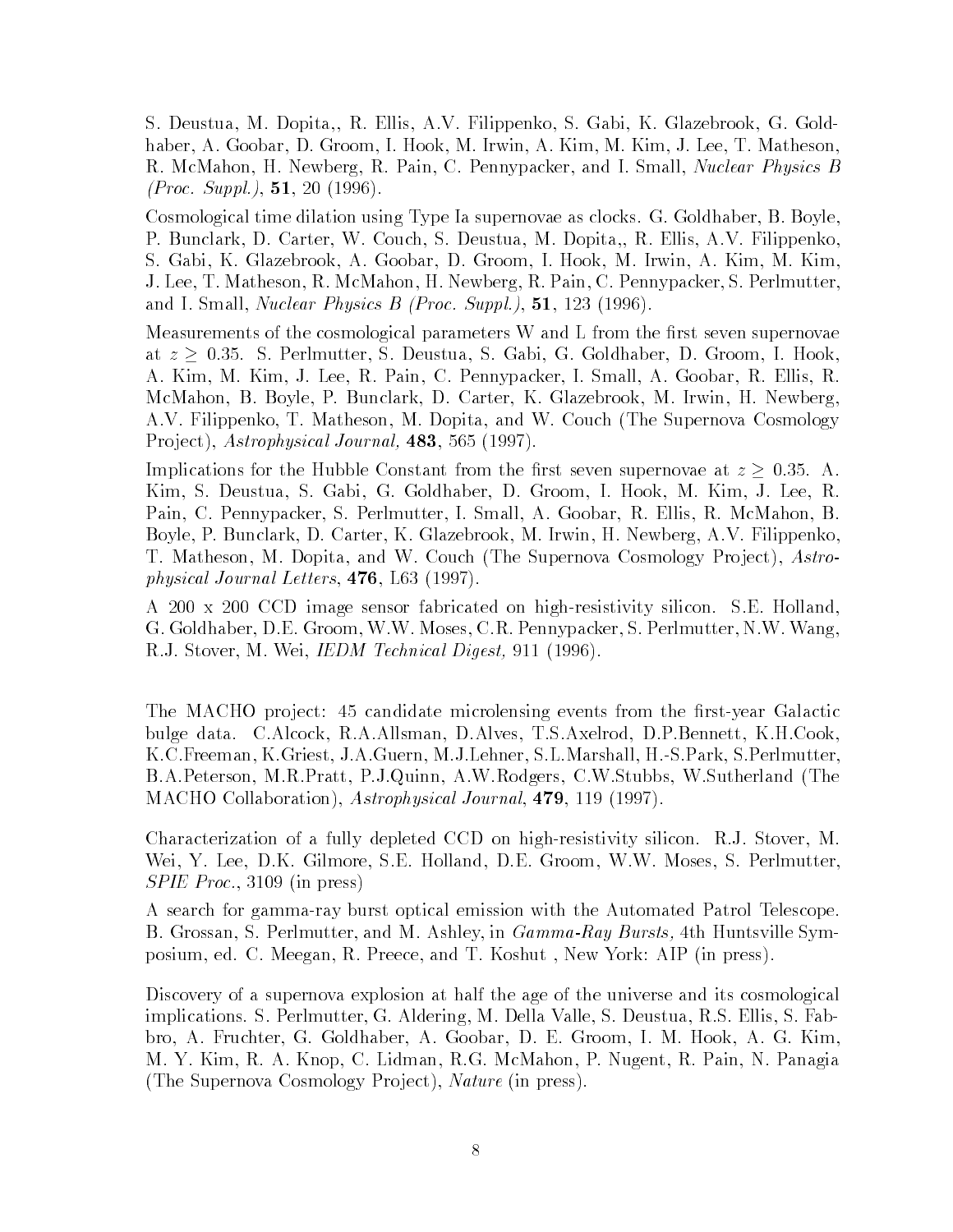Discoveries of supernovae, reported in International Astronomical Union Telegrams and Circulars:

Supernova 1986I in M99, Circular 4219, 20 May 1986. C. Pennypacker, S. Burns, F. Crawford, P. Friedman, J. Kare, J. Graham, R. Muller, S. Perlmutter, C. Smith, R. Treffers, and R. Williams.

Supernova 1986N in NGC 1667, Circular 4287, 23 December 1986, same authors.

Supernova 1986O in NGC 2227, Circular 4298, 15 January 1987, same authors.

Supernova 1987K in NGC 4651, Circular 4426, 30 July 1987, same authors.

Supernova 1988H in NGC 5878, Circular 4560, 3 March 1988, S. Perlmutter, C. Pennypacker, and the Berkeley Automated Supernova Search.

Supernova 1988L in NGC 5480, Circular 4590, 3 May 1988, S. Perlmutter, C. Pennypacker, and the Berkeley Automated Supernova Search.

Supernova 1989A in NGC 3687, Circular 4721, 24 January 1989, S. Perlmutter, C. Pennypacker, and the Berkeley Automated Supernova Search.

Supernova 1989L in NGC 7339, Circular 4791, 3 June 1989, C. Pennypacker, S. Perlmutter, and the Berkeley Automated Supernova Search

Supernova 1990B in NGC 4568, Circular 4949, 23 January 1990, S. Perlmutter, C. Pennypacker, and the Berkeley Automated Supernova Search.

Supernova 1990E in NGC 1035, Circular 4965, 16 February 1990, C. Pennypacker, S. Perlmutter, and the Berkeley Automated Supernova Search.

Supernova 1990H in NGC 3294, Circular 4992, 11 April 1990, S. Perlmutter, C. Pennypacker, H. Marvin, T. Sasseen, C. Smith, and R. Muller.

Supernova 1990U in NGC 7479, Circular 5063, 28 July 1990, C. Pennypacker, S. Perlmutter, and H. Marvin.

Supernova 1990AA in UGC 540, Circular 5087, 4 September 1990, S. Perlmutter, C. Pennypacker, S. Carlson, H. Marvin, R. Muller, and C. Smith.

Supernova 1991A in IC 2973, Circular 5153, 1 January 1991, C. Pennypacker, S. Perlmutter, S. Block, S. Carlson, N. Hamilton, H. Marvin, R. Muller, and C. Smith.

Supernova 1991B in NGC 5426, Circular 5163, 14 January 1991, S. Perlmutter, C. Pennypacker, S. Carlson, N. Hamilton, H. Marvin, R. Muller, and C. Smith.

Supernova 1991M in IC 1151, Circular 5207, 13 March 1991, C. Pennypacker, S. Perlmutter, S. Carlson, N. Hamilton, H. Marvin, R. Muller, and C. Smith.

Supernova 1991N in NGC 3310, Circular 5227, 30 March 1991, S. Perlmutter, C. Pennypacker, S. Carlson, N. Hamilton, H. Marvin, R. Muller, M. Tetreault, and C. Smith.

Supernovae 1994F, 1994G, 1994H, Circular 5956, 24 March 1994, S. Perlmutter, et al.

Supernovae 1993al, 1994al, 1994am, 1994an, Circular 6263, 18 November 1995, S. Perlmutter, *et al.* (The Supernova Cosmology Project).

Eleven High-Redshift Supernovae: 1995aq through 1995az, and 1995ba, Circular 6270, 6 December 1995, S. Perlmutter, et al. (The Supernova Cosmology Project).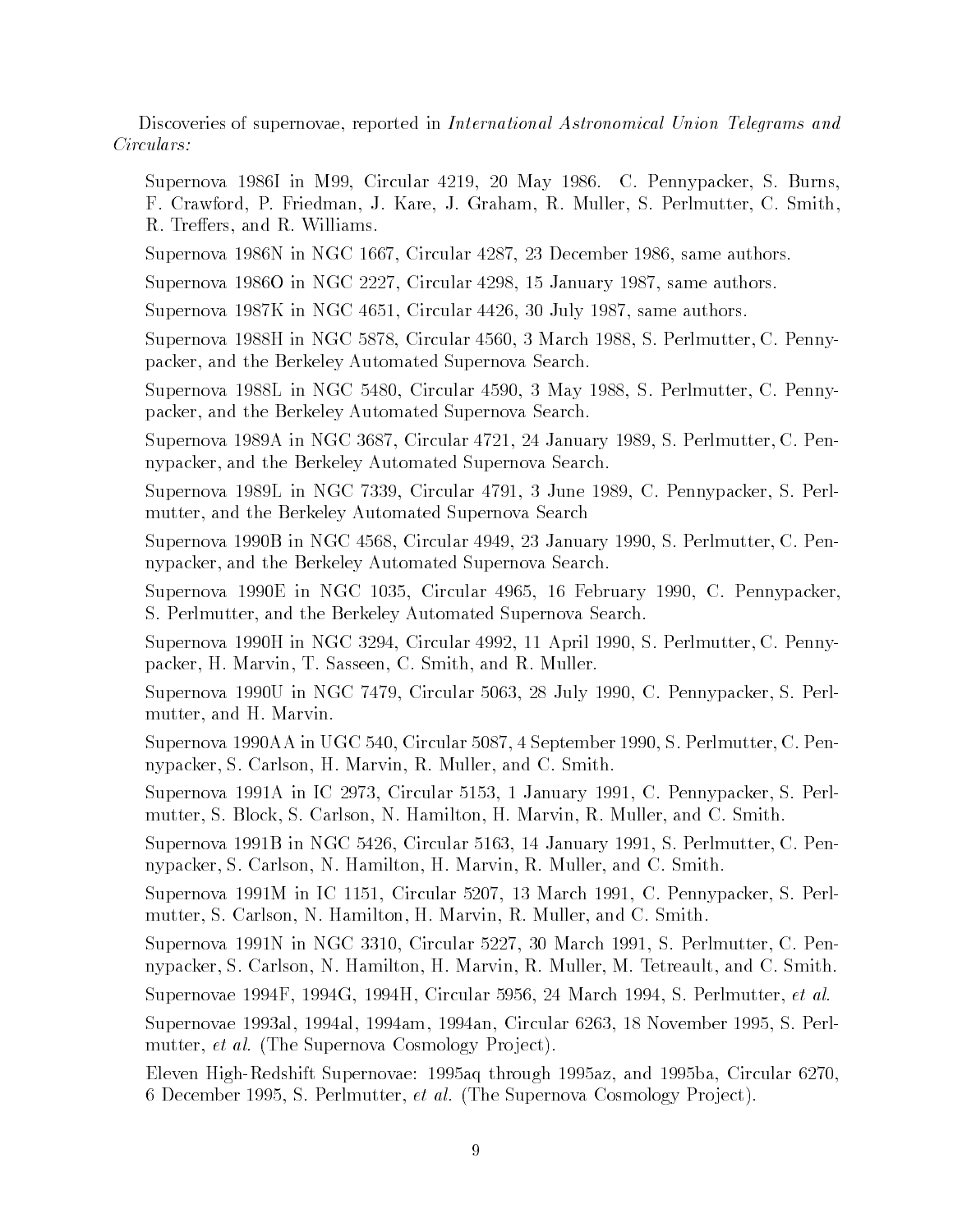Nine High-Redshift Supernovae: 1996cf through 1996cn, Circular 6621, 9 April 1997, S. Perlmutter, et al. (The Supernova Cosmology Project).

Fourteen High-Redshift Supernovae: 1997F through 1997S, Circular 6540, 17 January 1997, S. Perlmutter, et al. (The Supernova Cosmology Project).

Sixteen High-Redshift Supernovae: 1997ac through 1997ar, Circular 6596, 20 March 1997, S. Perlmutter, et al. (The Supernova Cosmology Project).

# PUBLICATIONS IN PREPARATION

Standard candle Type Ia supernovae and prospects for testing hypotheses of cosmic evolution. T. E. Vaughan, D. Branch, and S. Perlmutter, to be submitted to Astrophysical Journal.

Observation of cosmological time dilation using Type Ia supernovae as clocks. G. Goldhaber, S. Perlmutter, et al, to be submitted to Physical Review Letters.

Light curve stretch factor: an alternative single parameter family of Type Ia supernova light curve shapes. S. Perlmutter, to be submitted to Publications of the Astronomical Society of the Pacific.

First catalog of photometry and spectroscopy for seven supernovae at  $z \sim 0.4$ . S. Perlmutter, *et al.*, to be submitted to Astronomical Journal.

Photometry and systematic error analysis techniques for high-redshift supernovae. S. Perlmutter, *et al.*, to be submitted to *Publications of the Astronomical Society of the Pacific.* 

## PRESENTED PAPERS

Departmental Colloquia and Seminars:

1988:Massachusetts Institute of Technology, Harvard University, Princeton University

1989:University of California, Santa Barbara; Stanford University; University of Pennsylvania; Brown University; Yale University; University of California, Santa Cruz; University of California, Berkeley

1990:Australian National University, Camberra; CEN Saclay, France; Institute of Astrophysics, Teneriffe, Spain

1991:University of Oklahoma; Lawrence Berkeley Laboratory; University of Pennsylvania; Lawrence Livermore Laboratory; Space Sciences Laboratory, Berkeley; Cambridge University, England

1992:Rutgers University, California Institute of Technology, Massachusetts Institute of Technology, Harvard University

1993:Carnegie Mellon University; University of California, Berkeley; Los Alamos National Laboratory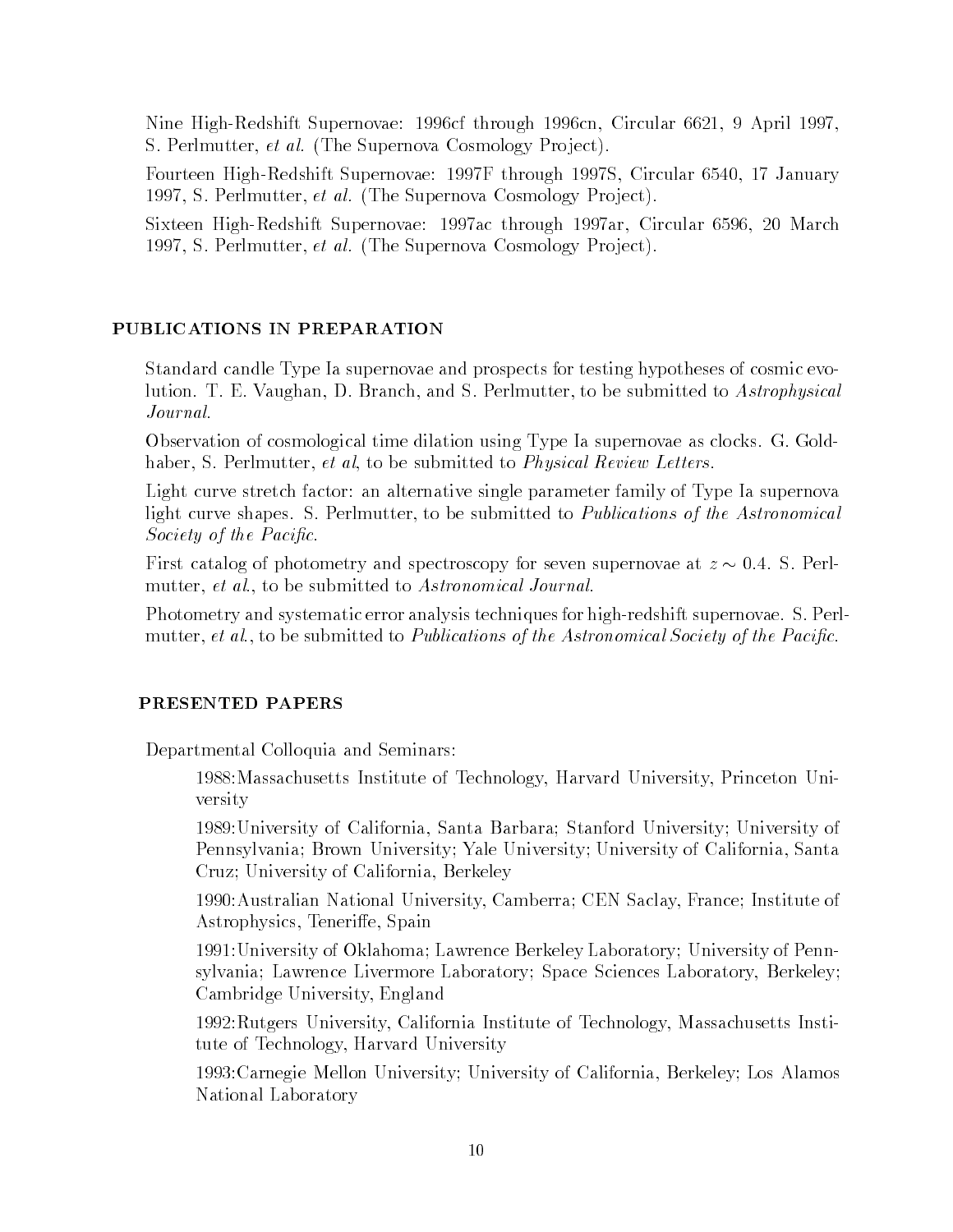1994:Lawrence Livermore Laboratory; Berkeley Center for Extreme Ultraviolet Explorer

1995:University of Pennsylvania; Space Telescope Science Institute

1996:University of California, Santa Barbara; University of California, Berkeley; Fermi National Accelerator Laboratory; Institute for Advanced Study, Princeton; Carnegie Observatories; University of Chicago

1997:Stanford University; University of Washington; University of California, San Diego; University of Michigan; University of California, Santa Cruz

Conference Papers:

American Astronomical Society, Albuquerque, June 1990.

ESO Workshop on Supernova 1987A and Other Supernovae, Elba, Italy, September 1990.

American Astronomical Society, Philadelphia, January 1991.

American Astronomical Society, Seattle, May 1991.

American Astronomical Society, Atlanta, January 1992.

16th Texas Symposium on Relativistic Astrophysics and 3rd Symposium on Particles, Strings, and Cosmology, Berkeley, December 1992.

American Astronomical Society, Berkeley, June 1993.

American Astronomical Society, Minneapolis, June 1994.

Snowmass Conference, Colorado, July 1994.

American Astronomical Society, Tucson, January 1995.

American Astronomical Society, San Antonio, January 1996.

American Astronomical Society, Toronto, January 1997.

Invited Talks:

Tenth and Final Workshop on Grand Unication, Chapel Hill, April 1989.

American Physical Society, Spring Meeting, Baltimore, 1989.

Santa Cruz Summer Workshop on Supernovae, 1989.

Astronomy in Education, workshop, Tucson, November, 1990.

Symposium on Robotic Telescopes, Astronomical Society of the Pacific, Laramie, June 1991.

Aspen Winter Conference on Astrophysics, January 1993.

NATO Advanced Study Institute on Thermonuclear Supernovae, Aiguablava, Spain, June 1995.

2nd International Conference on Sources and Detection of Dark Matter in the Universe, sponsored by UCLA, Santa Monica, February 1996

18th Texas Symposium on Relativistic Astrophysics and Cosmology, December 1996, plenary overview talk on high redshift supernovae and cosmology.